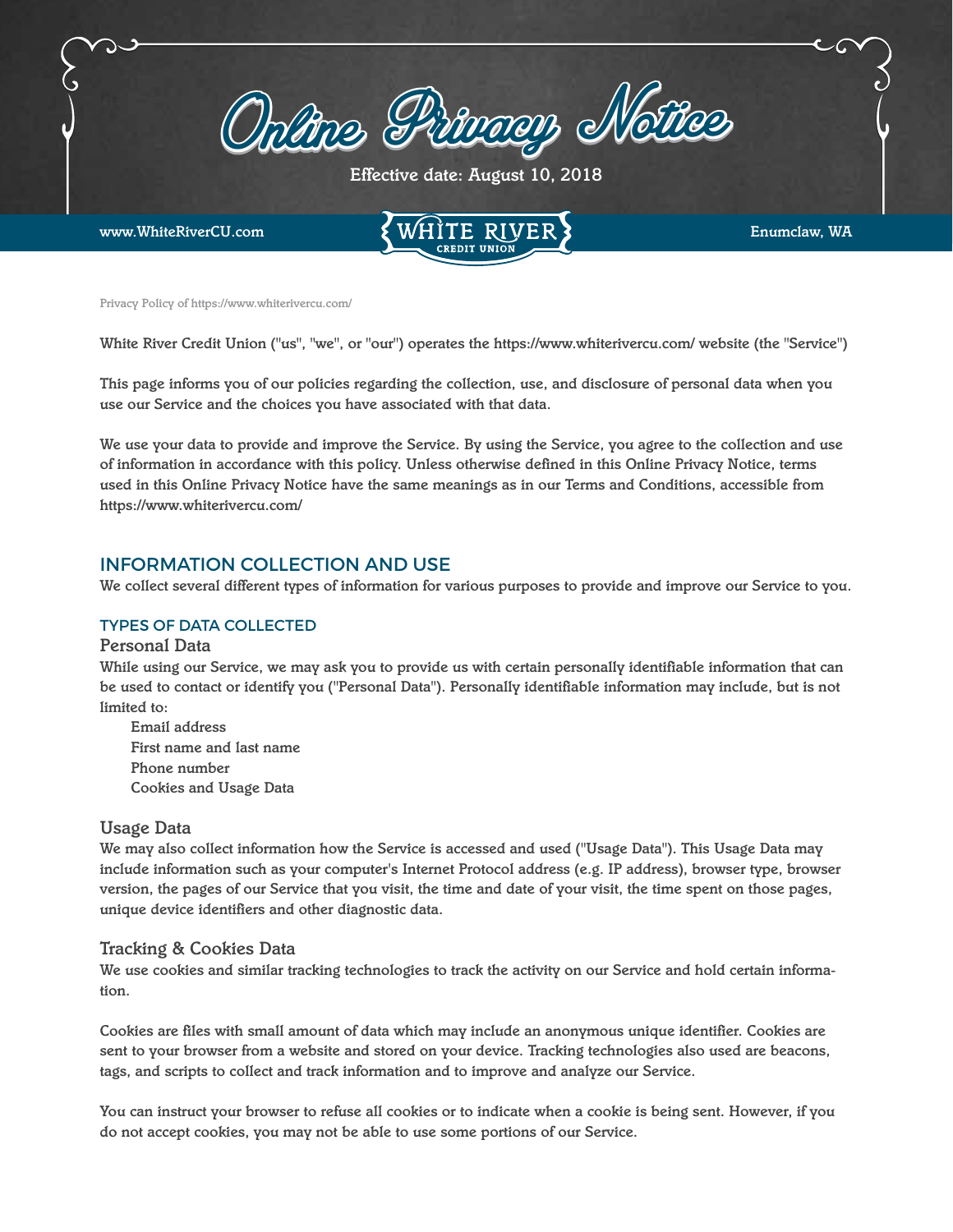*Examples of Cookies we use:*

- *Session Cookies. We use Session Cookies to operate our Service.*
- *Preference Cookies. We use Preference Cookies to remember your preferences and various settings.*
- *Security Cookies. We use Security Cookies for security purposes.*

# USE OF DATA

*White River Credit Union uses the collected data for various purposes:*

- *To provide and maintain the Service*
- *To notify you about changes to our Service*
- *To allow you to participate in interactive features of our Service when you choose to do so*
- *To provide user care and support*
- *To provide analysis or valuable information so that we can improve the Service*
- *To monitor the usage of the Service*
- *To detect, prevent and address technical issues*

# TRANSFER OF DATA

*Your information, including Personal Data, may be transferred to — and maintained on — computers located outside of your state, province, country or other governmental jurisdiction where the data protection laws may differ than those from your jurisdiction.*

*If you are located outside United States and choose to provide information to us, please note that we transfer the data, including Personal Data, to United States and process it there.*

*Your consent to this Online Privacy Notice followed by your submission of such information represents your agreement to that transfer.*

*White River Credit Union will take all steps reasonably necessary to ensure that your data is treated securely and in accordance with this Online Privacy Notice and no transfer of your Personal Data will take place to an organization or a country unless there are adequate controls in place including the security of your data and other personal information.*

# DISCLOSURE OF DATA

### *Legal Requirements*

*White River Credit Union may disclose your Personal Data in the good faith belief that such action is necessary to:*

- *To comply with a legal obligation*
- *To protect and defend the rights or property of White River Credit Union*
- *To prevent or investigate possible wrongdoing in connection with the Service*
- *To protect the personal safety of users of the Service or the public*
- *To protect against legal liability*

## SECURITY OF DATA

*The security of your data is important to us, but remember that no method of transmission over the Internet, or method of electronic storage is 100% secure. While we strive to use commercially acceptable means to protect your Personal Data, we cannot guarantee its absolute security.*

## SERVICE PROVIDERS

*We may employ third party companies and individuals to facilitate our Service ("Service Providers"), to provide the Service on our behalf, to perform Service-related services or to assist us in analyzing how our Service is used.*

*These third parties have access to your Personal Data only to perform these tasks on our behalf and are obligated not to disclose or use it for any other purpose.*